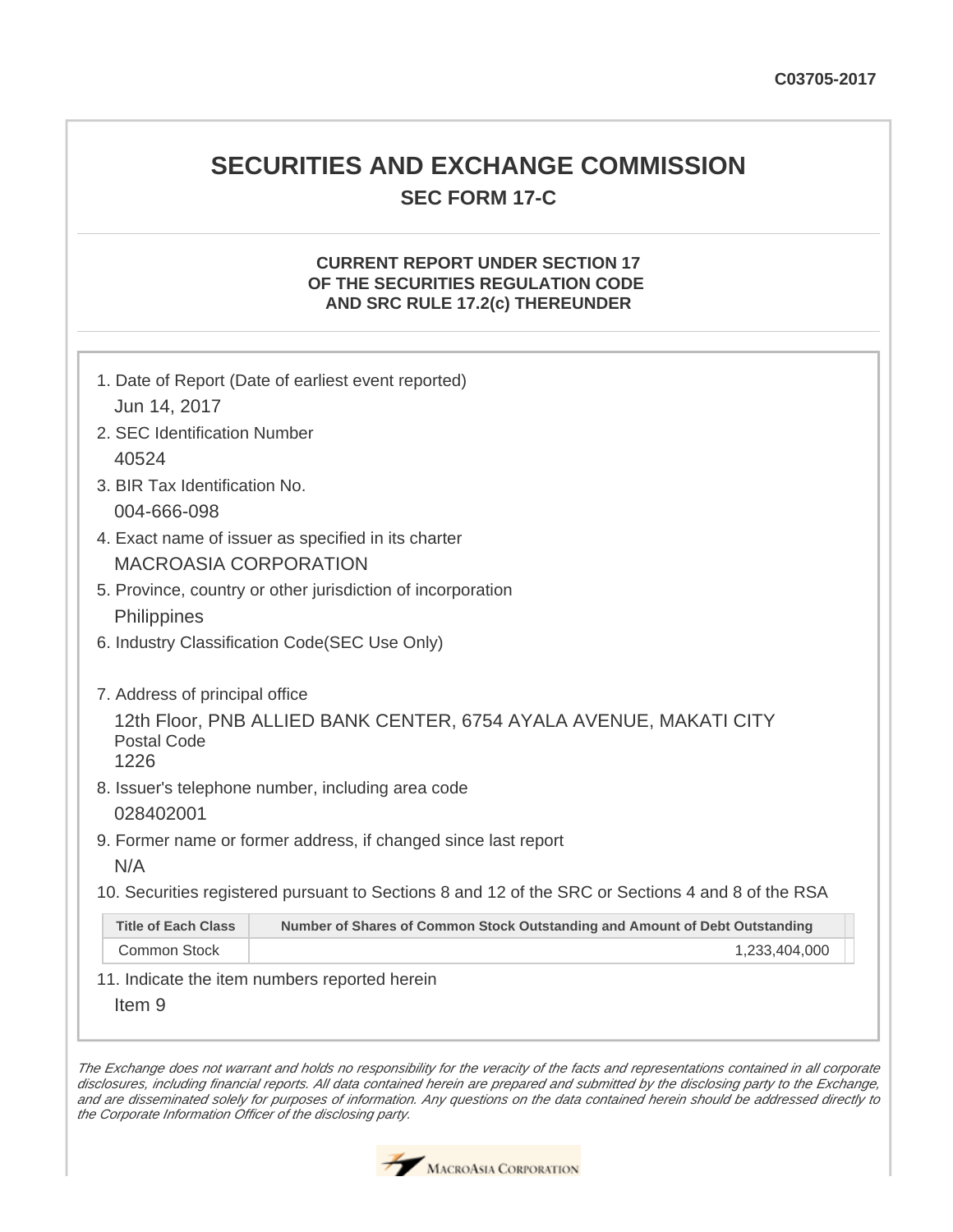

## **PSE Disclosure Form 7-1 - Notice of Annual or Special Stockholders' Meeting References: SRC Rule 17 (SEC Form 17-C) and Sections 7 and 4.4 of the Revised Disclosure Rules**

**Subject of the Disclosure**

2017 Annual Stockholders' Meeting

**Background/Description of the Disclosure**

Notice of Annual Stockholders' Meeting

## **Type of Meeting**

**☑** Annual

D Special

| Date of Approval by<br><b>Board of Directors</b> | Mar 30, 2017                                                                                                                                                                                                                                                                                                                                                                                                                                                                                                                                                                                                                                                                    |  |  |
|--------------------------------------------------|---------------------------------------------------------------------------------------------------------------------------------------------------------------------------------------------------------------------------------------------------------------------------------------------------------------------------------------------------------------------------------------------------------------------------------------------------------------------------------------------------------------------------------------------------------------------------------------------------------------------------------------------------------------------------------|--|--|
| Date of Stockholders'<br><b>Meeting</b>          | Jul 21, 2017                                                                                                                                                                                                                                                                                                                                                                                                                                                                                                                                                                                                                                                                    |  |  |
| <b>Time</b>                                      | 3:00 PM                                                                                                                                                                                                                                                                                                                                                                                                                                                                                                                                                                                                                                                                         |  |  |
| Venue                                            | Century Park Hotel, 599 Pablo Ocampo Sr. Street, Malate, Manila                                                                                                                                                                                                                                                                                                                                                                                                                                                                                                                                                                                                                 |  |  |
| <b>Record Date</b>                               | Jun 21, 2017                                                                                                                                                                                                                                                                                                                                                                                                                                                                                                                                                                                                                                                                    |  |  |
| Agenda                                           | The Agenda of the meeting is as follows:<br>1. Call to Order<br>2. Certification of Notice and Quorum<br>3. Approval of the Minutes of the Annual Stockholders' Meeting<br>held on 15 July 2016<br>4. President's Report<br>5. Financial Report on Results of Operations for 2016<br>6. Approval of the Annual Report and the Audited Financial Statements<br>for the year ended 31 December 2016<br>7. Ratification of all Acts, Proceedings and Resolutions of the Board of Directors and<br>Management since the Annual Stockholders' Meeting held on 15 July 2016<br>8. Election of Directors<br>9. Appointment of External Auditor<br>10. Other Matters<br>11. Adjournment |  |  |

**Start Date Jun 21, 2017**